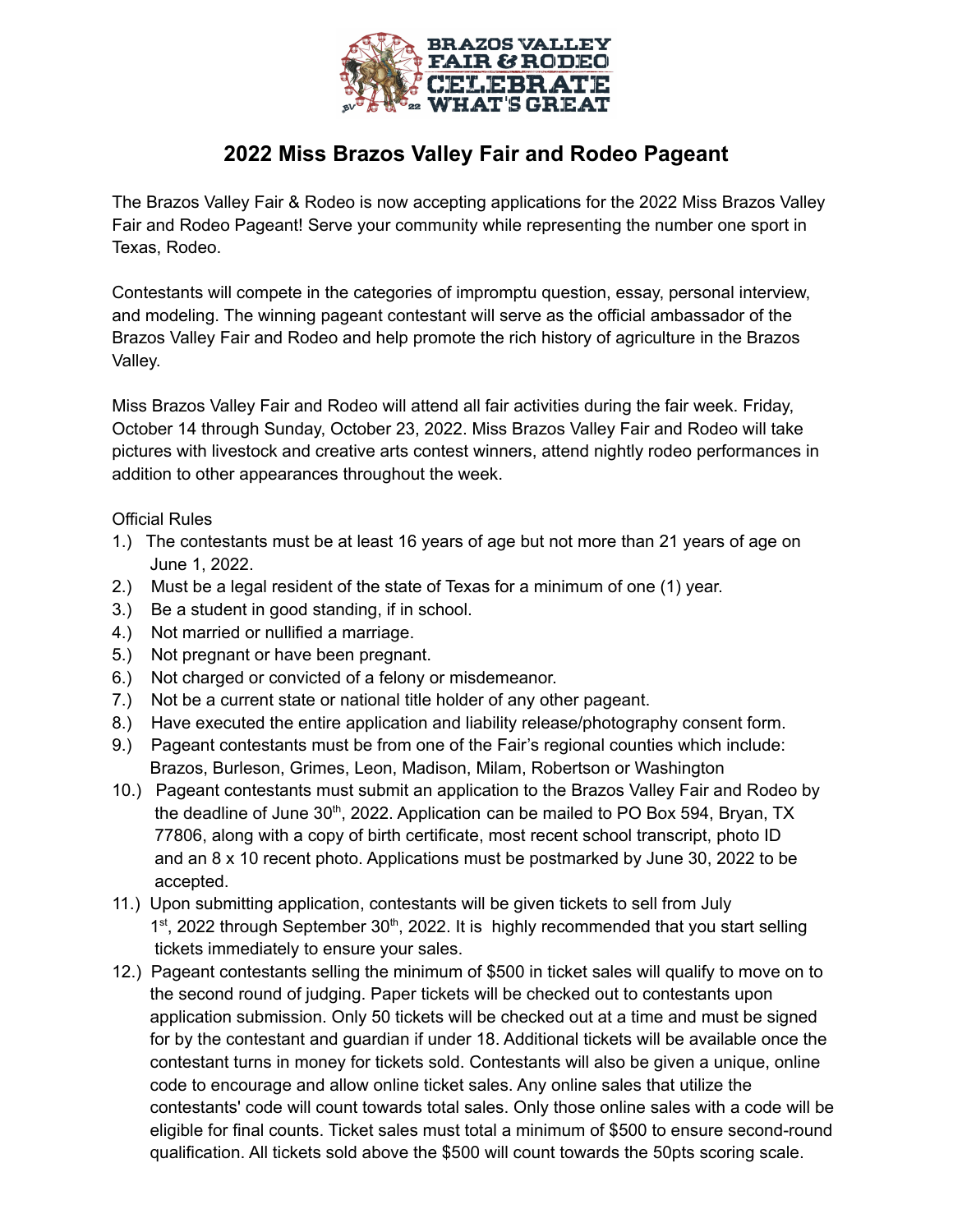- 13.) Judging will be based on the following:
	- a. Every pageant contestant who submits an application is required to sell at minimum \$500 in ticket sales to move on to the second round.
	- b. The second round of the contest will include the following based on a points scale = 200 (Tickets – 50 pts, three judges scores 50 points/judge)
		- i. Personal interview (15 points)
		- ii. Introduction impromptu question and speech (10 points)
		- iii. Application & pre-event participation (15 points)
		- iv. Stage presence and overall presentation (5 points)
		- v. Written test (20 questions, all questions will be from BVFR website) (5 points)
- 14.) Contestants must attend all practices, pre-contest events and rehearsals unless excused, in advance, by the contest chairman. A list of dates will be made available upon application submission.
- 15.) Any official reports of misconduct or unsportsmanlike behavior of a contestant or parent may result in disqualification.
- 16.) The winning contestants will receive the following:
	- a. Queen \$1,500 scholarship
	- b. 1<sup>st</sup> Runner-Up \$750 scholarship
	- c. 2<sup>nd</sup> Runner-Up \$250 scholarship
- 17.) Announcement and crowning of the 2022 Miss Brazos Valley Fair and Rodeo will be on Friday, October 14, 2022 in the ballroom of the Brazos County Expo. The public is invited to attend. There is no admission charge.
- 18.) All decisions by the Miss Brazos Valley Fair and Rodeo Judges, Committee, and Committee Chairman are final.

\*\*The Miss Brazos Valley Fair and Rodeo may receive requests to attend other events and/or activities within the county and surrounding areas. Should she be approached to attend events and/or activities outside of the Brazos Valley Fair & Rodeo, she shall direct the organizations to contact the BVFR Staff and/or the Miss Brazos Valley Fair and Rodeo Committee Chairman. All appearances must have the prior approval of the BVFR Staff and Miss Brazos Valley Fair and Rodeo Committee..

Miss Brazos Valley Fair and Rodeo will also be required to be present to crown the Miss Brazos Valley Fair and Rodeo at next year's fair pageant ceremony. During the year of her reign, Miss Brazos Valley Fair and Rodeo must conduct herself in a professional manner.

If for any reason should the winning contestant not be able to fulfill her duties in accordance with these rules and regulations, the 1<sup>st</sup> Runner Up shall be named Miss Brazos Valley Fair and Rodeo and duly authorized to perform in this capacity. Once a contestant has been crowned Miss Brazos Valley Fair and Rodeo, she is ineligible to run for the position in the future.